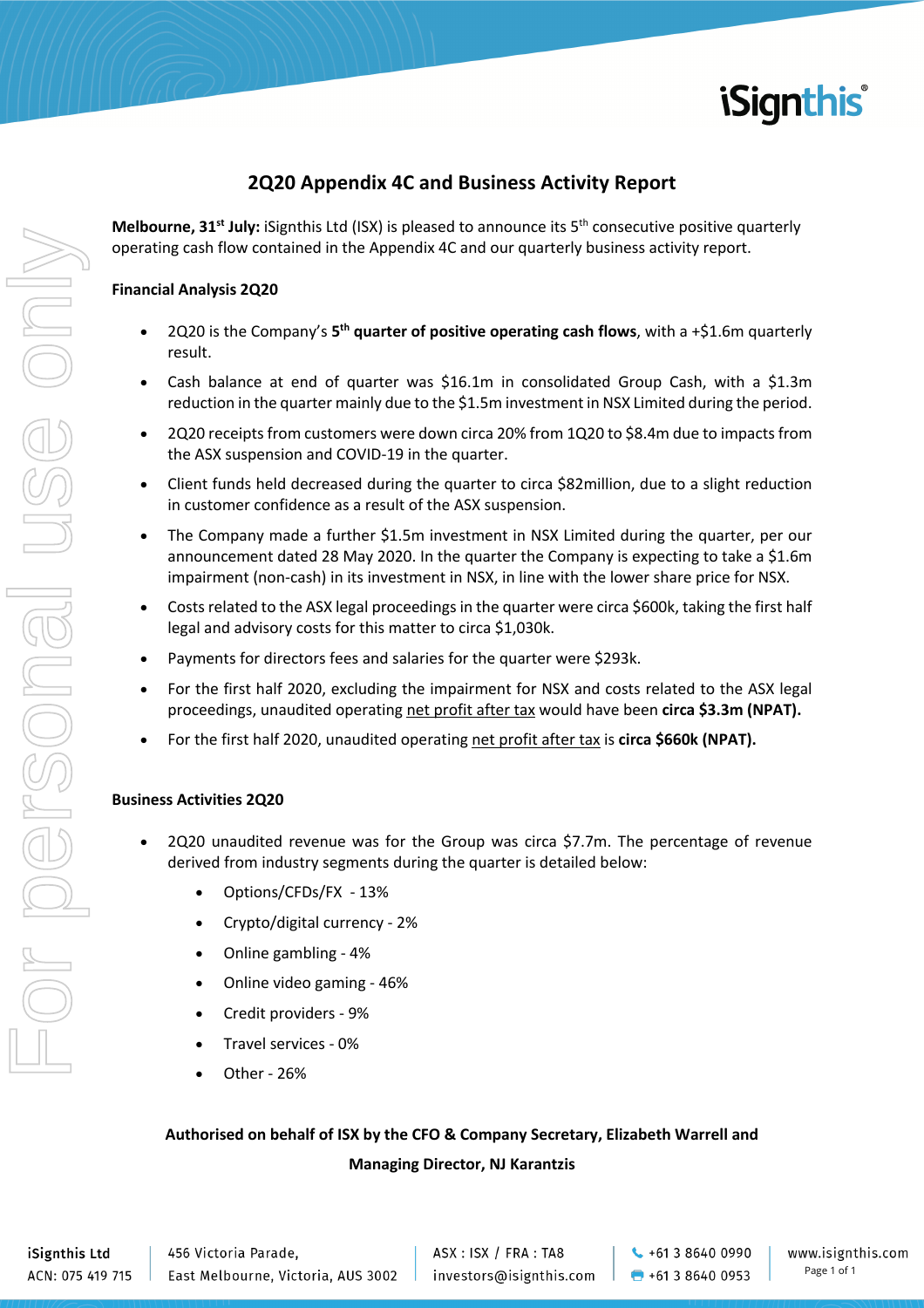# **Appendix 4C**

# **Quarterly cash flow report for entities subject to Listing Rule 4.7B**

|            | Name of entity                                      |                                          |                                                |
|------------|-----------------------------------------------------|------------------------------------------|------------------------------------------------|
|            | <b>ISIGNTHIS LTD</b>                                |                                          |                                                |
| <b>ABN</b> |                                                     | Quarter ended ("current quarter")        |                                                |
|            | 93 075 419 715                                      | 30 JUNE 2020 - 2Q20                      |                                                |
|            | <b>Consolidated statement of cash flows</b>         | <b>Current quarter</b><br>2Q20 - \$A'000 | <b>Year to date</b><br>$(6$ months)<br>\$A'000 |
| 1.         | <b>Cash flows from operating activities</b>         |                                          |                                                |
| 1.1        | Receipts from customers                             | 8,433                                    | 18,933                                         |
| 1.2        | Payments for                                        |                                          |                                                |
|            | research and development<br>(a)                     | (173)                                    | (363)                                          |
|            | product manufacturing and operating<br>(b)<br>costs | (3,296)                                  | (8,802)                                        |
|            | advertising and marketing<br>(c)                    | (109)                                    | (189)                                          |
|            | leased assets<br>(d)                                | (23)                                     | (102)                                          |
|            | (e) staff costs                                     | (1,675)                                  | (3,301)                                        |
|            | administration and corporate costs<br>(f)           | (1, 912)                                 | (3,256)                                        |
| 1.3        | Dividends received (see note 3)                     |                                          |                                                |
| 1.4        | Interest received                                   | 4                                        | 30                                             |
| 1.5        | Interest and other costs of finance paid            |                                          |                                                |
| 1.6        | Income taxes paid                                   |                                          |                                                |
| 1.7        | Government grants and tax incentives                | 353                                      | 428                                            |
| 1.8        | Other (provide details if material)                 |                                          |                                                |
| 1.9        | Net cash from / (used in) operating<br>activities   | 1,602                                    | 3,378                                          |
| 2.         | <b>Cash flows from investing activities</b>         |                                          |                                                |
| 2.1        | Payments to acquire or for:                         |                                          |                                                |
|            | entities<br>(a)                                     |                                          |                                                |
|            | businesses<br>(b)                                   |                                          |                                                |
|            | property, plant and equipment<br>(c)                |                                          | (492)                                          |
|            | investments<br>(d)                                  | (1,500)                                  | (5,700)                                        |
|            | intellectual property<br>(e)                        | (718)                                    | (1,240)                                        |
|            | other non-current assets<br>(f)                     |                                          |                                                |
|            |                                                     |                                          |                                                |

For personal use only ISO ONI I personel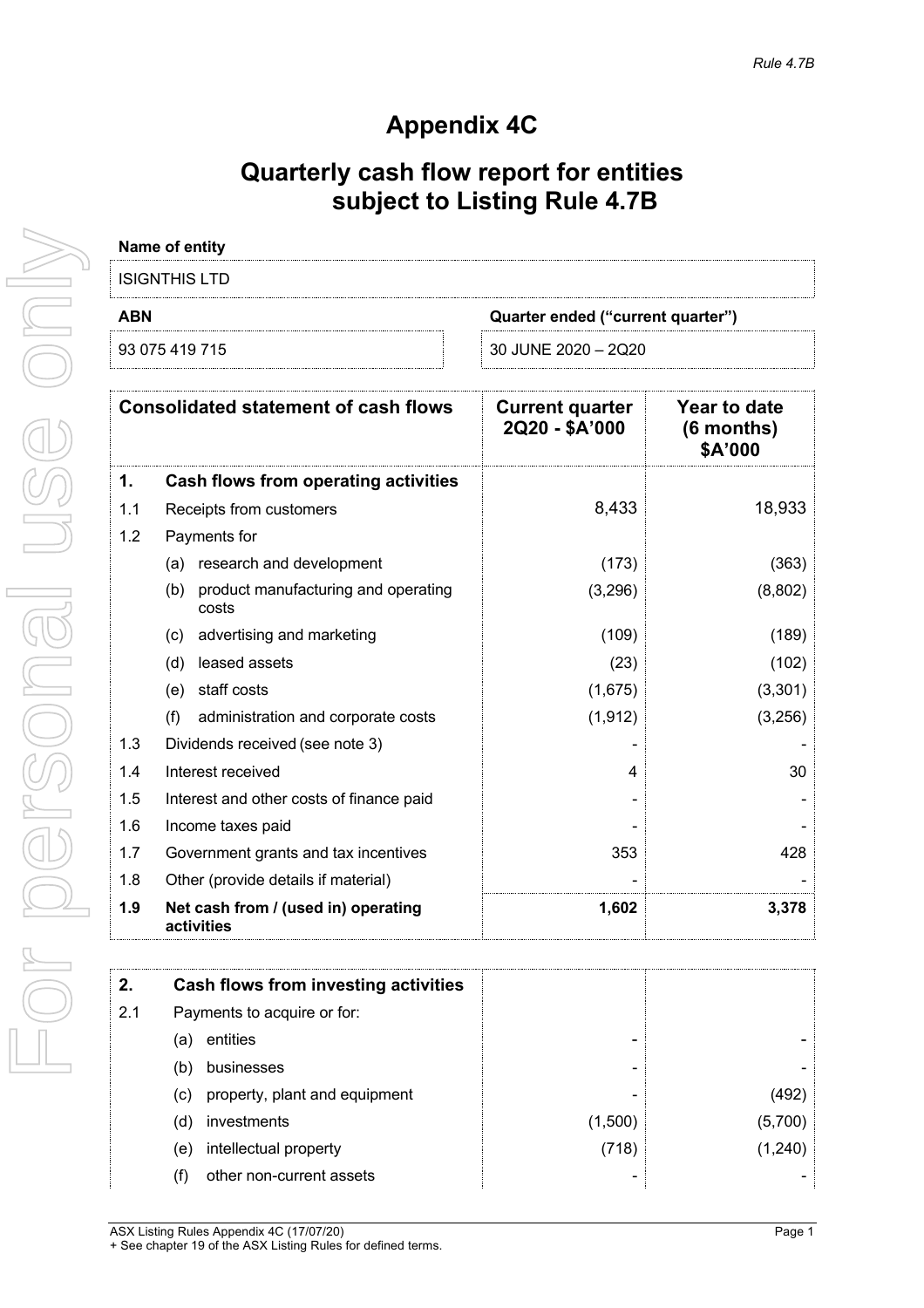| <b>Consolidated statement of cash flows</b> |                                                                                               | <b>Current quarter</b><br>2Q20 - \$A'000 | <b>Year to date</b><br>$(6$ months)<br>\$A'000 |
|---------------------------------------------|-----------------------------------------------------------------------------------------------|------------------------------------------|------------------------------------------------|
| 2.2                                         | Proceeds from disposal of:                                                                    |                                          |                                                |
|                                             | entities<br>(a)                                                                               |                                          |                                                |
|                                             | businesses<br>(b)                                                                             |                                          |                                                |
|                                             | (c)<br>property, plant and equipment                                                          |                                          |                                                |
|                                             | (d)<br>investments                                                                            |                                          |                                                |
|                                             | intellectual property<br>(e)                                                                  |                                          |                                                |
|                                             | other non-current assets<br>(f)                                                               |                                          |                                                |
| 2.3                                         | Cash flows from loans to other entities                                                       |                                          |                                                |
| 2.4                                         | Dividends received (see note 3)                                                               |                                          |                                                |
| 2.5                                         | Other (Cash contribution from Joint Venture<br>partner)                                       |                                          | 1,888                                          |
|                                             | Other (Cash contribution from Joint Venture<br>partner - non-controlling interest)            |                                          | 1,312                                          |
| 2.6                                         | Net cash from / (used in) investing<br>activities                                             | (2, 218)                                 | (4, 232)                                       |
|                                             |                                                                                               |                                          |                                                |
| 3.                                          | <b>Cash flows from financing activities</b>                                                   |                                          |                                                |
| 3.1                                         | Proceeds from issues of equity securities<br>(excluding convertible debt securities)          |                                          |                                                |
| 3.2                                         | Proceeds from issue of convertible debt<br>securities                                         |                                          |                                                |
| 3.3                                         | Proceeds from exercise of options                                                             |                                          | 361                                            |
| 3.4                                         | Transaction costs related to issues of<br>equity securities or convertible debt<br>securities |                                          |                                                |
| 3.5                                         | Proceeds from borrowings                                                                      |                                          |                                                |
| 3.6                                         | Repayment of borrowings                                                                       |                                          |                                                |
| 3.7                                         | Transaction costs related to loans and<br>borrowings                                          |                                          |                                                |
| 3.8                                         | Dividends paid                                                                                |                                          |                                                |
| 3.9                                         | Other (merchant security received and card<br>scheme membership security)                     | (280)                                    | (1,454)                                        |
| 3.10                                        | Net cash from / (used in) financing<br>activities                                             | (280)                                    | (1,093)                                        |
|                                             |                                                                                               |                                          |                                                |
| 4.                                          | Net increase / (decrease) in cash and<br>cash equivalents for the period                      |                                          |                                                |
| 4.1                                         | Cash and cash equivalents at beginning of<br>period                                           | 17,465                                   | 17,704                                         |
| 4.2                                         | Net cash from / (used in) operating<br>activities (item 1.9 above)                            | 1,602                                    | 3,378                                          |

For personal use only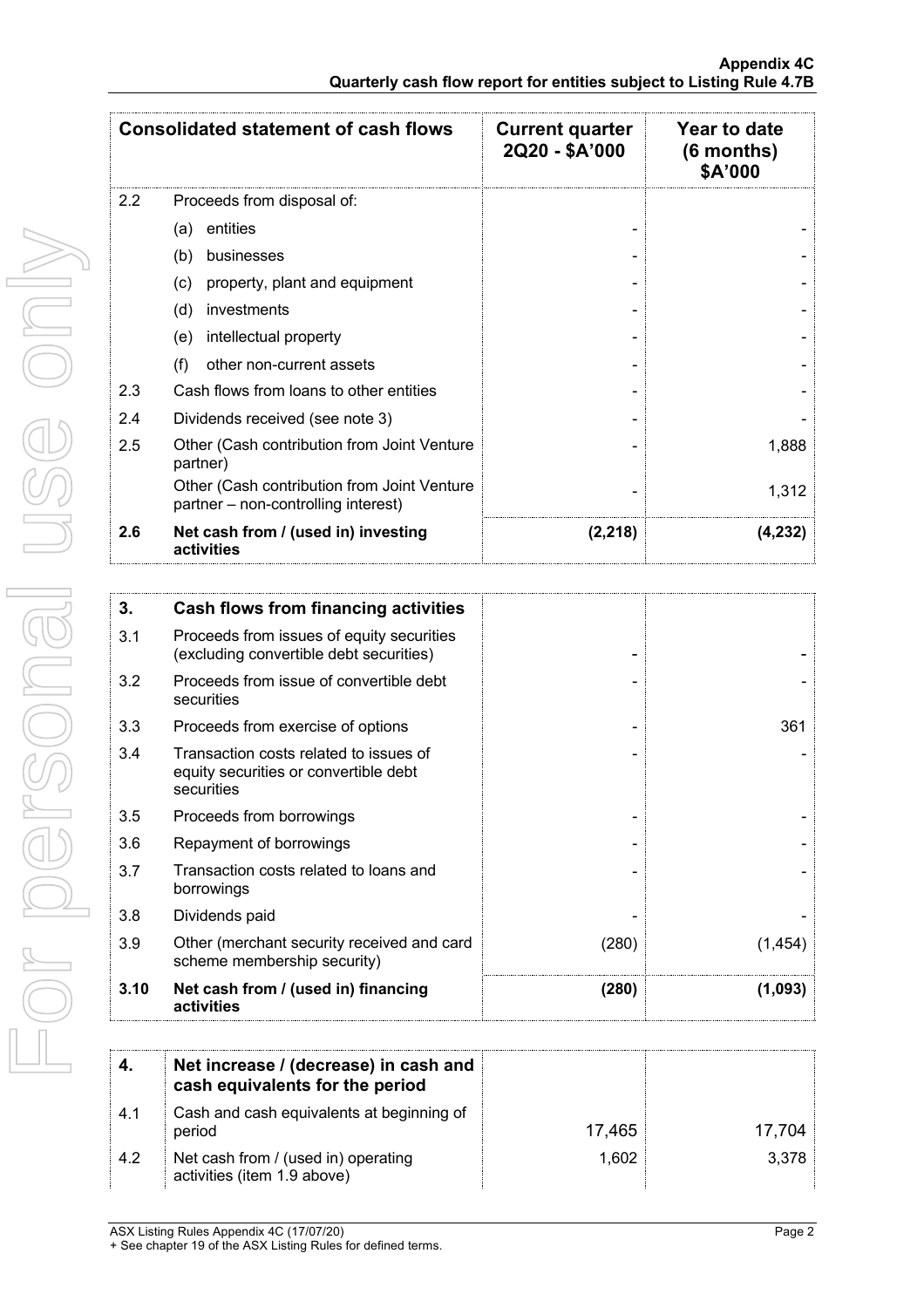|     | <b>Consolidated statement of cash flows</b>                         | <b>Current quarter</b><br>2Q20 - \$A'000 | Year to date<br>$(6$ months)<br>\$A'000 |
|-----|---------------------------------------------------------------------|------------------------------------------|-----------------------------------------|
| 4.3 | Net cash from / (used in) investing activities<br>(item 2.6 above)  | (2,218)                                  | (4,232)                                 |
| 4.4 | Net cash from / (used in) financing activities<br>(item 3.10 above) | (280)                                    | (1,093)                                 |
| 4.5 | Effect of movement in exchange rates on<br>cash held                | (436)                                    | 376                                     |
| 4.6 | Cash and cash equivalents at end of<br>period                       | 16.133                                   | 16.133                                  |

| 5.  | Reconciliation of cash and cash<br>equivalents<br>at the end of the quarter (as shown in the<br>consolidated statement of cash flows) to the<br>related items in the accounts | <b>Current quarter</b><br>\$A'000 | <b>Previous quarter</b><br>\$A'000 |
|-----|-------------------------------------------------------------------------------------------------------------------------------------------------------------------------------|-----------------------------------|------------------------------------|
| 5.1 | <b>Bank balances</b>                                                                                                                                                          | 14,133                            | 17.465                             |
| 5.2 | Call deposits                                                                                                                                                                 |                                   |                                    |
| 5.3 | <b>Bank overdrafts</b>                                                                                                                                                        |                                   |                                    |
| 5.4 | Other (Term Deposit maturing on 14 August)<br>2020)                                                                                                                           | 2.000                             |                                    |
| 5.5 | Cash and cash equivalents at end of<br>quarter (should equal item 4.6 above)                                                                                                  | 16,133                            | 17.465                             |

| 6.  | Payments to related parties of the entity and their<br>associates                                                                                           | <b>Current quarter</b><br><b>\$A'000</b> |
|-----|-------------------------------------------------------------------------------------------------------------------------------------------------------------|------------------------------------------|
| 6.1 | Aggregate amount of payments to related parties and their<br>associates included in item 1                                                                  |                                          |
| 6.2 | Aggregate amount of payments to related parties and their<br>associates included in item 2                                                                  |                                          |
|     | Note: if any amounts are shown in items 6.1 or 6.2, your quarterly activity report must include a description of, and an<br>explanation for, such payments. |                                          |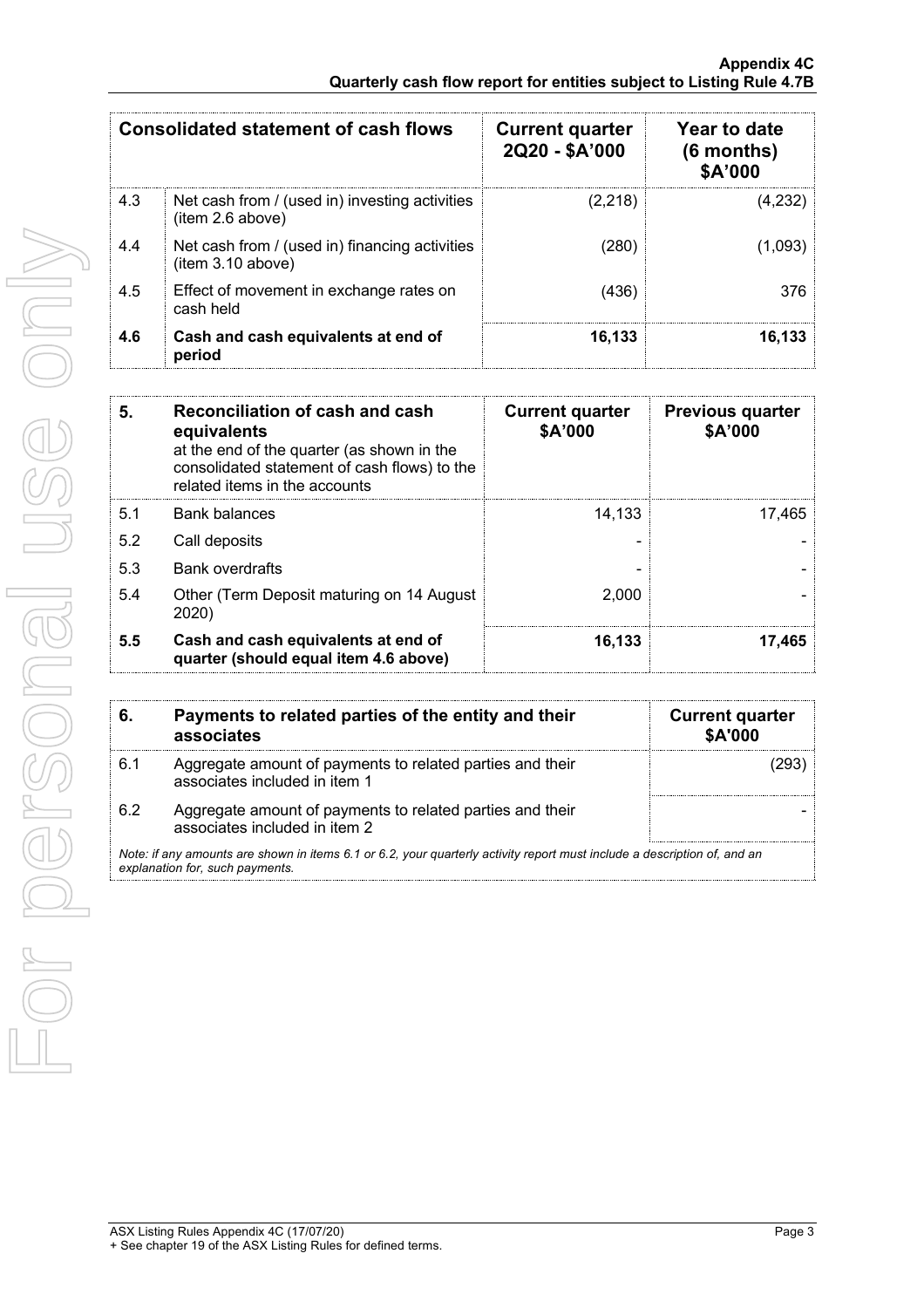| 7.  | <b>Financing facilities</b><br>Note: the term "facility' includes all forms of financing<br>arrangements available to the entity.<br>Add notes as necessary for an understanding of the<br>sources of finance available to the entity.                                                                                                                      | <b>Total facility</b><br>amount at quarter<br>end<br>\$A'000 | Amount drawn at<br>quarter end<br>\$A'000                           |
|-----|-------------------------------------------------------------------------------------------------------------------------------------------------------------------------------------------------------------------------------------------------------------------------------------------------------------------------------------------------------------|--------------------------------------------------------------|---------------------------------------------------------------------|
| 7.1 | Loan facilities                                                                                                                                                                                                                                                                                                                                             |                                                              |                                                                     |
| 7.2 | Credit standby arrangements                                                                                                                                                                                                                                                                                                                                 |                                                              |                                                                     |
| 7.3 | Other (please specify)                                                                                                                                                                                                                                                                                                                                      |                                                              |                                                                     |
| 7.4 | <b>Total financing facilities</b>                                                                                                                                                                                                                                                                                                                           |                                                              |                                                                     |
| 7.5 | Unused financing facilities available at quarter end                                                                                                                                                                                                                                                                                                        |                                                              |                                                                     |
| 7.6 | Include in the box below a description of each facility above, including the lender, interest<br>rate, maturity date and whether it is secured or unsecured. If any additional financing<br>facilities have been entered into or are proposed to be entered into after quarter end,<br>include a note providing details of those facilities as well.<br>N/A |                                                              |                                                                     |
|     |                                                                                                                                                                                                                                                                                                                                                             |                                                              |                                                                     |
| 8.  | <b>Estimated cash available for future operating activities</b>                                                                                                                                                                                                                                                                                             |                                                              | \$A'000                                                             |
| 8.1 | Net cash from / (used in) operating activities (item 1.9)                                                                                                                                                                                                                                                                                                   |                                                              |                                                                     |
| 8.2 | Cash and cash equivalents at quarter end (item 4.6)                                                                                                                                                                                                                                                                                                         |                                                              |                                                                     |
| 8.3 | Unused finance facilities available at quarter end (item 7.5)                                                                                                                                                                                                                                                                                               |                                                              |                                                                     |
| 8.4 | Total available funding (item 8.2 + item 8.3)                                                                                                                                                                                                                                                                                                               |                                                              |                                                                     |
| 8.5 | Estimated quarters of funding available (item 8.4 divided by<br>item 8.1)                                                                                                                                                                                                                                                                                   |                                                              | N/A as cash from<br>operating activities in<br>item 8.1 is positive |
|     | Note: if the entity has reported positive net operating cash flows in item 1.9, answer item 8.5 as "N/A". Otherwise, a<br>figure for the estimated quarters of funding available must be included in item 8.5.                                                                                                                                              |                                                              |                                                                     |
| 8.6 | If item 8.5 is less than 2 quarters, please provide answers to the following questions:                                                                                                                                                                                                                                                                     |                                                              |                                                                     |
|     | 8.6.1<br>Does the entity expect that it will continue to have the current level of net operating<br>cash flows for the time being and, if not, why not?                                                                                                                                                                                                     |                                                              |                                                                     |
|     | Answer: N/A                                                                                                                                                                                                                                                                                                                                                 |                                                              | 1,602<br>16,133<br>16,133                                           |

8.6.2 Has the entity taken any steps, or does it propose to take any steps, to raise further cash to fund its operations and, if so, what are those steps and how likely does it

8.6.3 Does the entity expect to be able to continue its operations and to meet its business

*Note: where item 8.5 is less than 2 quarters, all of questions 8.6.1, 8.6.2 and 8.6.3 above must be answered.*

Answer: N/A

Answer: N/A

believe that they will be successful?

objectives and, if so, on what basis?

Ì

 $\frac{1}{\sqrt{2}}$ 

Ì

ļ